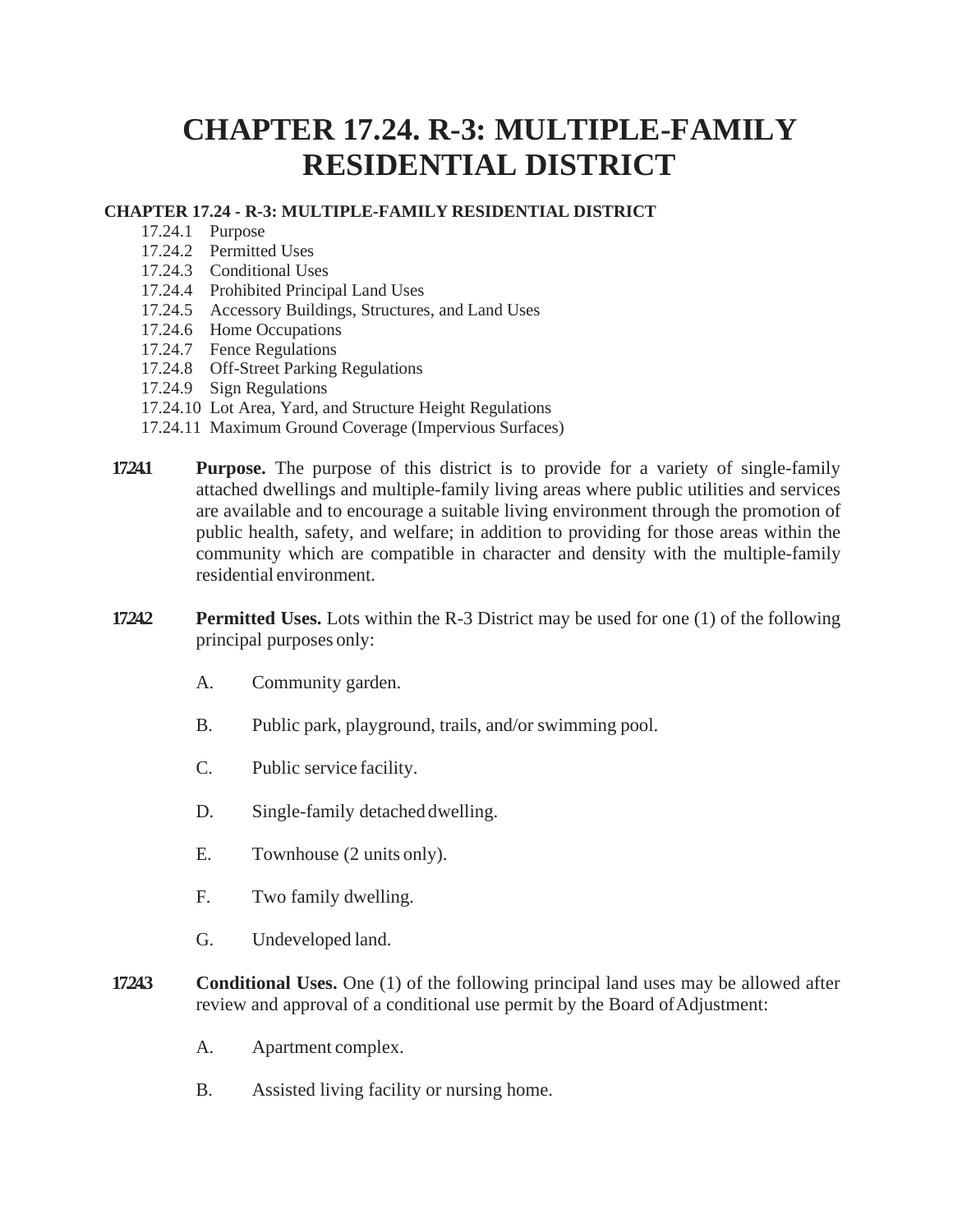- C. Cemetery.
- D. Condominium.
- E. Day care center.
- F. Elementary school; middle or high school; or a combinationthereof.
- G. Group home.
- H. House of worship.
- I. Library, museum, and/or site of historic/culturalsignificance.
- J. Public utility facility.
- K. Townhouse (3 or more units).
- L. Vacation rental by owner (VRBO) in conformance with Chapter 17.68.13.
- **17.24.4 Prohibited Principal Land Uses.** Unless authorized pursuant to Chapter  $17.08.01(A)(1)(a)$ , all other principal land uses which are not specifically listed above as either a Permitted or Conditional Use shall be prohibited in the R-3District.
- **17.24.5 Accessory Buildings, Structures, and Land Uses.** Accessory buildings, structures, and land uses within the R-3 District shall be regulated in conformance with the provisions of Chapter 17.68.01.
- **17.246 Home Occupations.** Home occupations with the R-3 District shall be regulated in conformance with the provisions of Chapter 17.68.03.
- **17.24.7 Fence Regulations.** Fences within the R-3 District shall be regulated in conformance with the provisions of Chapter 17.68.02.
- **17.24.8 Off-Street Parking Regulations.** Off-Street parking within the R-3 District shall be regulated in conformance with the provisions of Chapter 17.68.09.
- **17249 Sign Regulations.** Signs within the R-3 District shall be regulated in conformance with the provisions of Chapter 17.68.08.
- **17.24.10 Lot Area, Yard, and Building Height Regulations.** The maximum height and minimum lot area, width, and setback requirements within the R-3 District shall be as follows:

| <b>Minimum</b><br>Lot<br><b>Area</b> | <b>Minimum</b><br>Lot<br>Width | <b>Front</b><br>Yard | <b>Side</b><br>Yard<br>Setback   Setback   Setback | <b>Rear</b><br>Yard | <b>Maximum</b><br><b>Structure</b><br><b>Height</b> |
|--------------------------------------|--------------------------------|----------------------|----------------------------------------------------|---------------------|-----------------------------------------------------|
|--------------------------------------|--------------------------------|----------------------|----------------------------------------------------|---------------------|-----------------------------------------------------|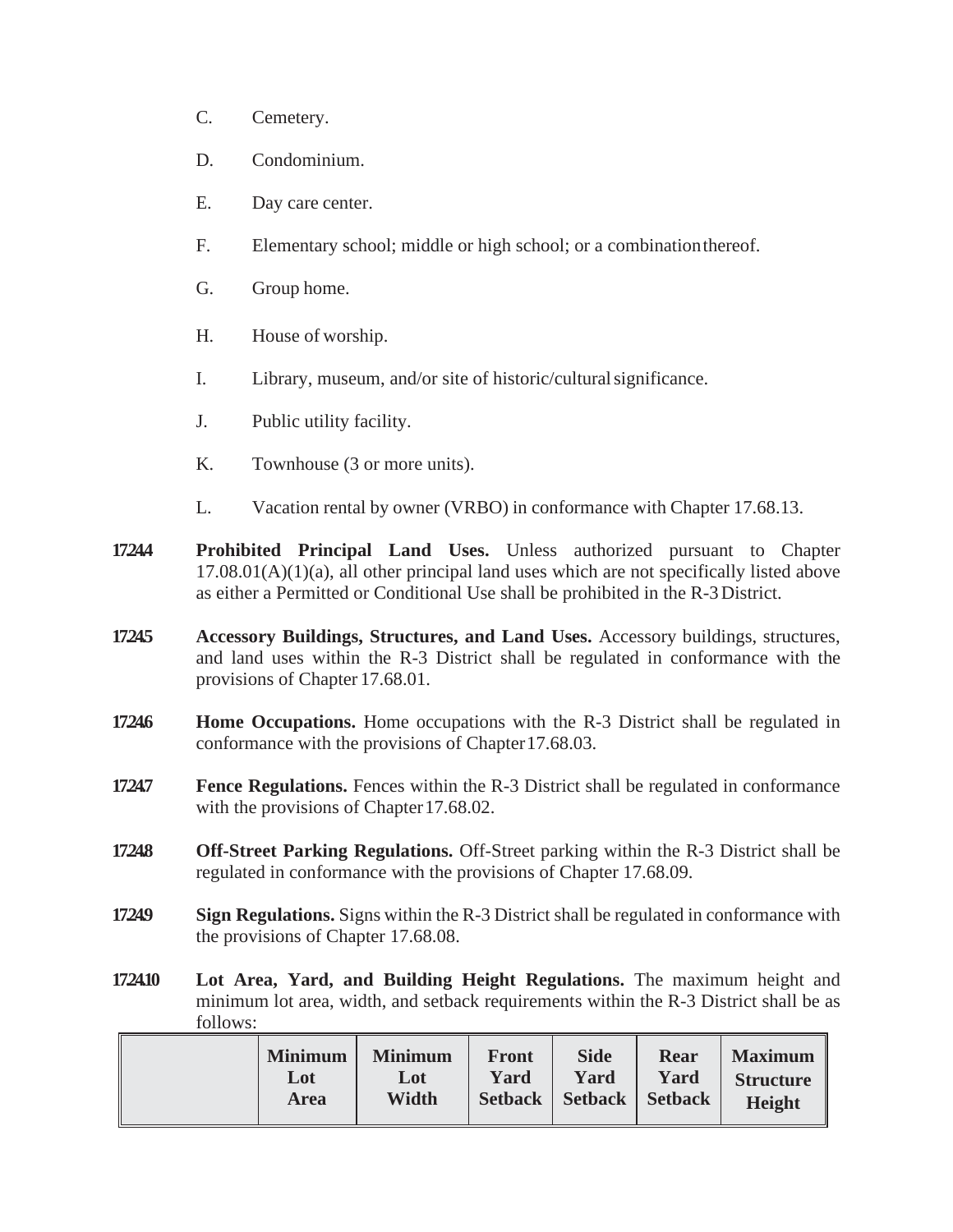| <b>Single-family</b><br>detached<br>dwelling | 7,500<br>sq. ft.                                                        | 50 ft.<br>see #2, #4                               | 30 ft.<br>see $#5$         | 7 ft.             | 25 ft.              | 35 ft.           |
|----------------------------------------------|-------------------------------------------------------------------------|----------------------------------------------------|----------------------------|-------------------|---------------------|------------------|
| <b>Two Family</b><br><b>Dwelling</b>         | 10,000<br>sq. $ft$ ./<br>$5,000$ sq.<br>ft. per unit                    | 90 ft./45<br>ft. per<br>unit                       | 30 ft.<br>see #5           | 7 ft.<br>see $#3$ | 25 ft.              | 35 ft.           |
| <b>Townhouse</b>                             | 5,000<br>sq. ft. per<br>unit                                            | 45 ft. per<br>exterior<br>unit<br>$125 \text{ ft}$ | 30 ft.<br>see $#5$         | 7 ft.<br>see $#3$ | 25 ft.              | 35 ft.           |
| <b>Apartment</b><br><b>Complex</b>           | $9,000$ sq.<br>ft. plus an<br>additional<br>$2,000$ sq.<br>ft. per unit | 75 ft.                                             | 30 ft.<br>see #5           | 10 ft.            | 25 ft.              | 45 ft.           |
| Condomini<br>um                              | $9,000$ sq.<br>ft. plus an<br>additional<br>$2,000$ sq.<br>ft. per unit | 75 ft.                                             | 30 ft.<br>see $#5$         | 10 ft.            | 25 ft.              | 45 ft.           |
| <b>All other</b><br><b>uses</b>              | <b>NA</b><br>see #1                                                     | <b>NA</b><br>see #1                                | 30 ft.<br>see<br>#1,<br>#5 | 7 ft.<br>see #1   | 25 ft.<br>see<br>#1 | 35 ft. see<br>#1 |